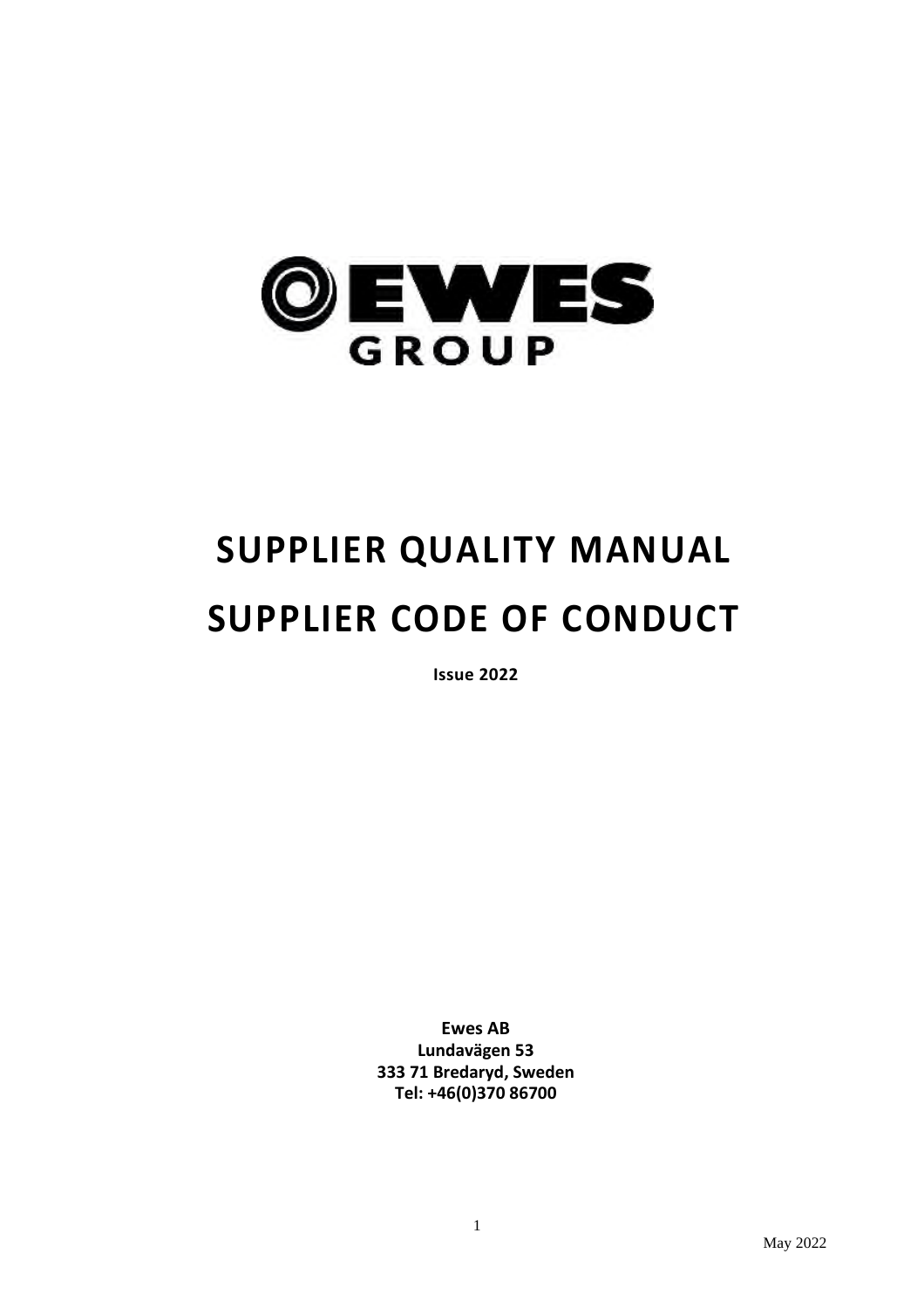## **Supplier Quality Manual**

#### **Preface**

This Ewes AB Supplier Quality Manual has been created to assist our suppliers in understanding the purchasing expectations and quality requirements for products and/or services supplied to Ewes AB, hereafter called Ewes. To assist Ewes in complying with IATF 16949 and to develop our suppliers, this manual is structured around IATF 16949 and ISO14001 requirements.

In order for Ewes to maintain compliance to the IATF16949 Standard, section 8.4, Control of externally provided processes, products and services, suppliers to Ewes must achieve certification by an accredited body to a current version of the ISO-9001, or be able to demonstrate assessment by an OEM or an OEM-approved second party. From environmental point of view, we expect all our suppliers to take care of all legal requirements and continuously work with active actions which are in line with the demands in the ISO 14001 Std.

All Suppliers to Ewes are encouraged to achieve conformity to IATF16949 and ISO 14001.

Through implementation and adherence to the standards stated herein, Ewes looks forward to a long and mutually beneficial relationship with our Suppliers.

Jonas Segerblom Purchasing Director

Karin Andersson Quality Manager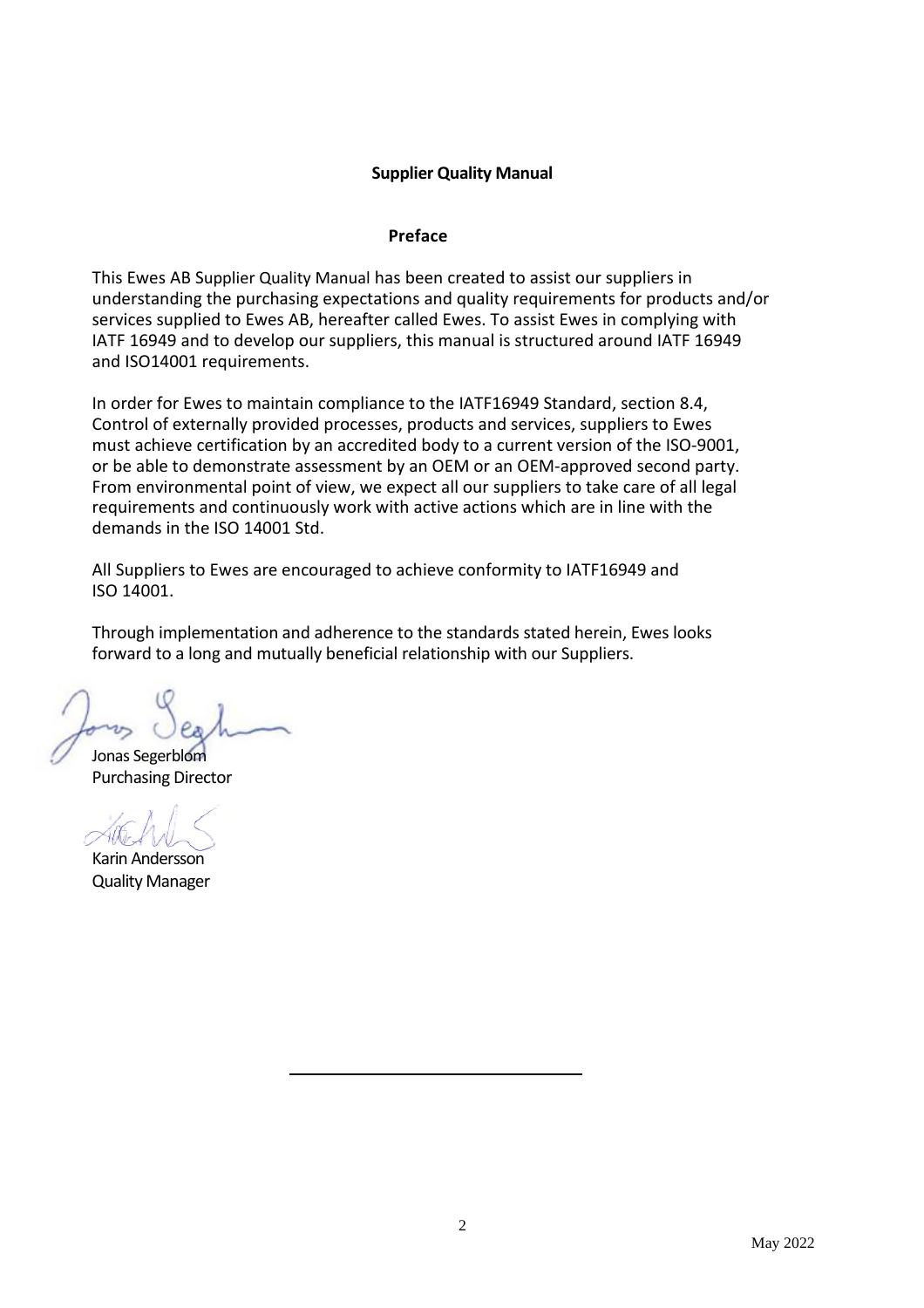# **Table of Content**

| 1. Introduction                        |                                                        | 4              |
|----------------------------------------|--------------------------------------------------------|----------------|
| 1.1                                    | Scope                                                  | 4              |
| 1.2                                    | <b>Purpose</b>                                         | 4              |
| 1.3                                    | Implementation                                         | 4              |
|                                        |                                                        |                |
| 2. Supplier Evaluation and Performance |                                                        | 4              |
| 2.1                                    | <b>Supplier Evaluation</b>                             | 4              |
| 2.2                                    | <b>Consistent Quality</b>                              | 5              |
| 2.3                                    | <b>Escalation Model</b>                                | 5              |
| 2.4                                    | <b>Non-conforming Product</b>                          | 5              |
| 2.5                                    | <b>On-time Delivery</b>                                | 6              |
| 2.6                                    | <b>Non-conforming Delivery</b>                         | 6              |
| 2.7                                    | <b>Rights of Verification of Products/Services</b>     | 6              |
|                                        |                                                        |                |
| 3. Supplier Performance and Rating     |                                                        | 6              |
| 3.1                                    | <b>Supplier Performance</b>                            | 6              |
| 3.2                                    | <b>Supplier Rating</b>                                 | 6              |
|                                        |                                                        |                |
| 4. Quality Process Requirements        |                                                        | 7              |
| 4.1                                    | <b>Advanced Product Quality Planning (APQP)</b>        | 7              |
| 4.2                                    | <b>Production Part Approval Process (PPAP)</b>         | 7              |
| 4.3                                    | <b>Traceability</b>                                    | 7              |
| 4.4                                    | Supplier request for interim approval                  | $\overline{7}$ |
| 4.5                                    | Supplier request for Product- or Process change        | 7              |
| 4.6                                    | <b>Continuous Improvements and Statistical Process</b> | 8              |
|                                        | Control                                                |                |
|                                        |                                                        |                |
| 5. Code of Conduct                     |                                                        | 8              |
| 5.1                                    | <b>Reporting of violations</b>                         | 8              |
| 5.2                                    | Dealing with confidential information                  | 8              |
| 5.3                                    | <b>Respect for the individual</b>                      | 8              |
| 5.4                                    | Fair working conditions and wages                      | 8              |
| 5.5                                    | <b>Fairness in all business relations</b>              | 9              |
| 5.6                                    | <b>Freedom of association</b>                          | 9              |
| 5.7                                    | <b>Forced or child labour</b>                          | 9              |
| 5.8                                    | <b>Safety</b>                                          | 9              |
| 5.9                                    | <b>The Environment</b>                                 | 9              |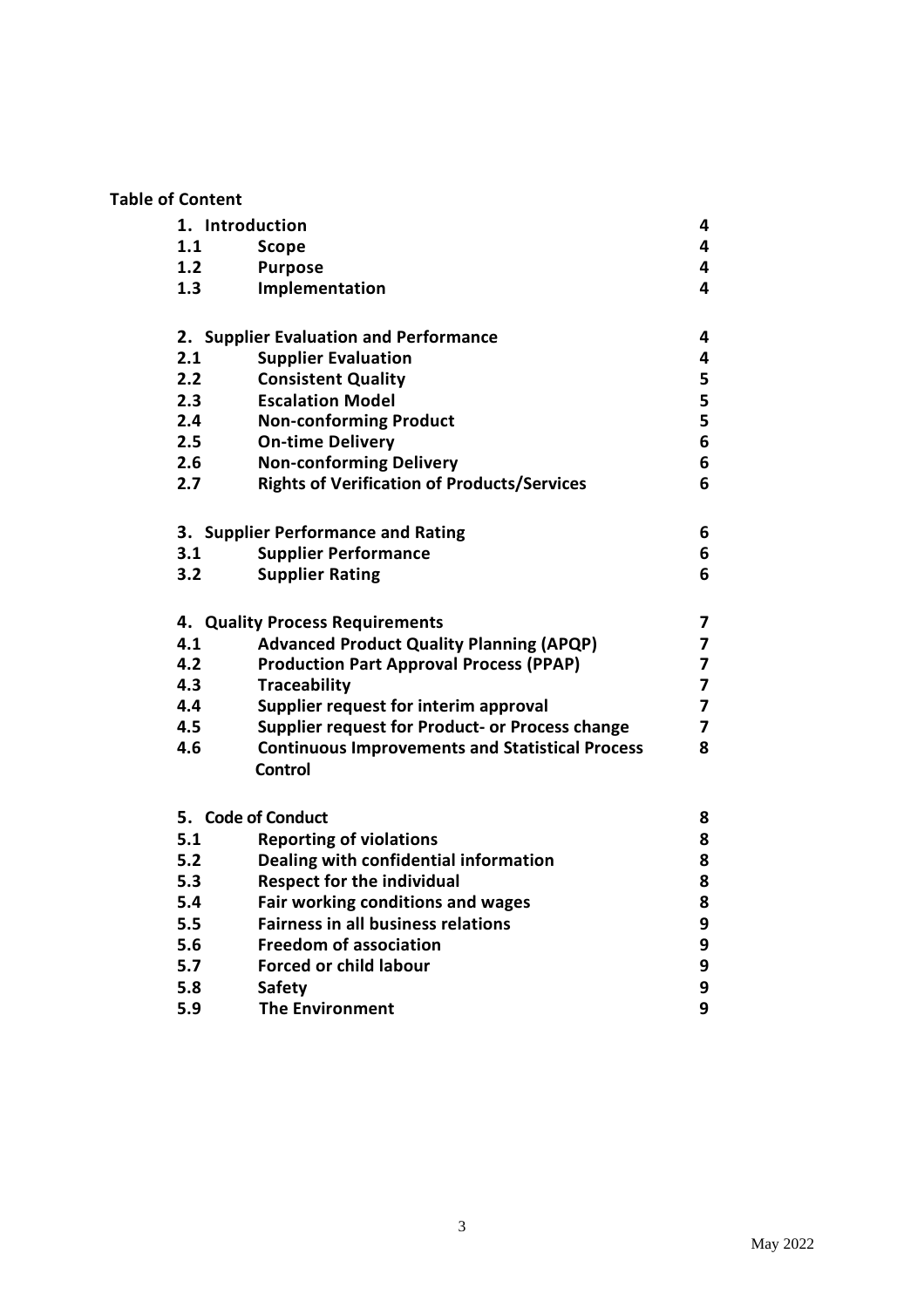# **1. Introduction**

# **1.1 Scope**

The Ewes Quality Manual has been developed to communicate the operating principles, general expectations, requirements, and procedures of Ewes. Acceptance of any purchase order obliges the recipient to comply with this manual's content. These guidelines are provided as supplement to, and do not replace or alter, any purchase agreement terms or conditions which are included as requirements of applicable engineering drawings, specifications and other contractual documents. This manual describes the minimum requirements for which the supplier has responsibility. However, system improvements that exceed the requirements specified within this manual are always encouraged.

Guidelines described in this manual are required from all Ewes suppliers of production material.

# **1 . 2 P u r p o s e**

Quality is the result of hard work, adherence to high standards, continuous improvement and team-oriented problem solving. Quality is a culture, not a set of rules for operation. Every Ewes employee is a member of the Quality staff and committed to the goal of providing our customer with the best possible products and services as a result of their daily activity.

For this objective to be achieved, it is necessary that all functions within Ewes and their business associates operate on the "zero defect" philosophy. We must all strive for a fundamental quality system that provides for continual improvement in the quality of product, delivery and services. Emphasis should be on defect prevention and the reduction of variation and waste in the supply chain.

# **1.3 Implementation**

Suppliers are responsible for the development, documentation, implementation, and maintenance of a quality system that complies with the ISO 9001 standard. Suppliers are encouraged to become certified to IATF16949 and ISO14001 quality / environmental standards.

# **2. Supplier Evaluation and Performance**

# **2.1 Supplier Evaluation**

Ewes supply base will consist of organizations supporting our business needs. Controlled methods are used to evaluate, select, develop and monitor suppliers. Criteria for evaluation and selection of suppliers on Ewes Supplier List is based on the supplier abilities to consistently deliver defect-free products and/or services, meet or exceed our delivery requirements, be cost competitive and be responsive to Ewes needs.

Suppliers to Ewes are expected to work with continuous improvements to develop towards excellent performance. To become a supplier to Ewes for new business, the supplier must be approved by Ewes after answering the supplier self-assessment and audited by Ewes when needed.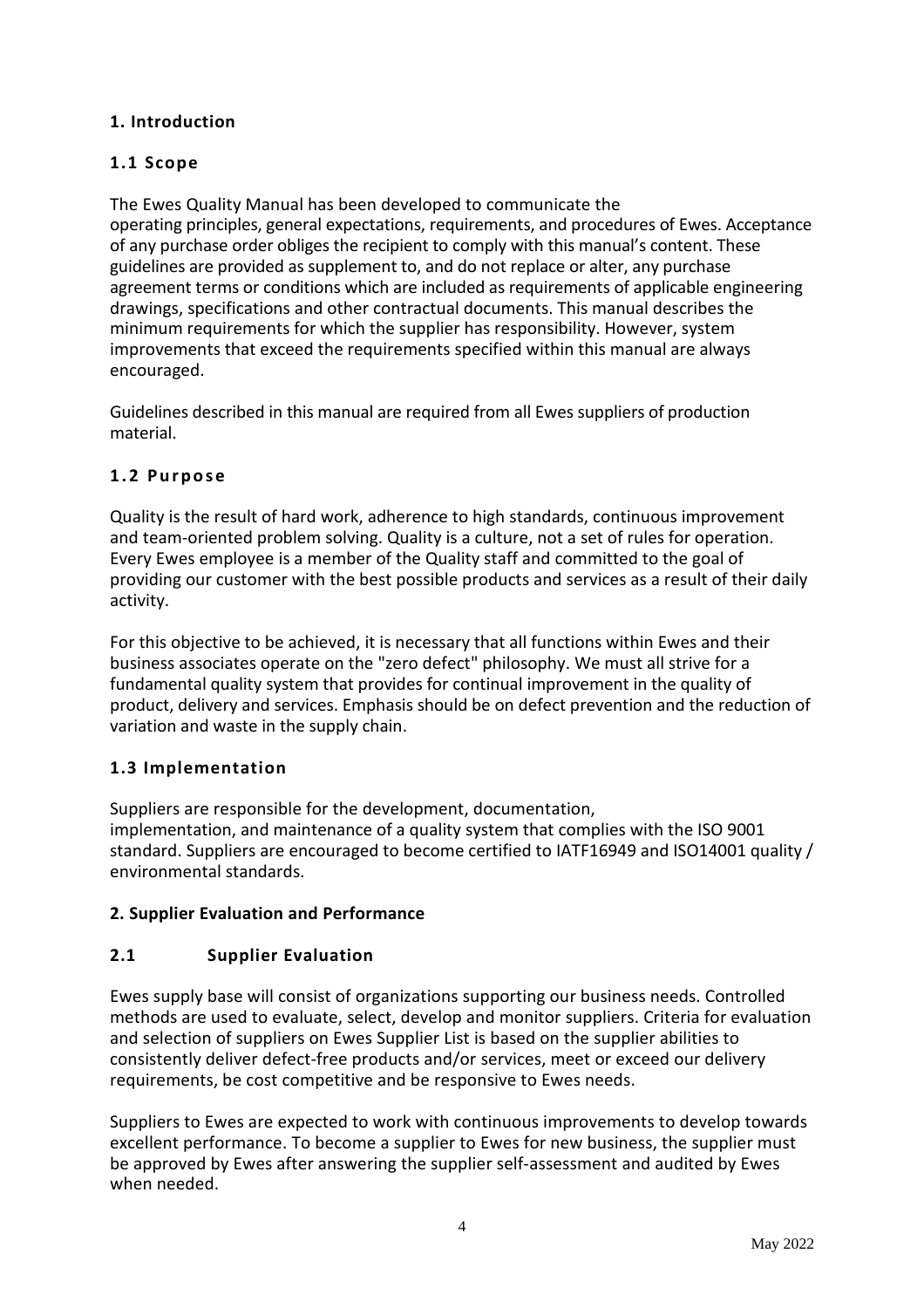# **2.2 Consistent Quality**

100% defect free product is required from suppliers to Ewes. Any deviation from this will result in a (NCR) Non-Conformity Report in 8D format. Every NCR will be followed by an administrative cost of EUR 150.

The definition of "defective" also includes administrative failures, such as wrong labelling, wrong part No, delivered quantity does not match quantity on box label or bill of lading etc.

# **2.3 Escalation Model**

If a supplier cannot implement a permanent corrective action to supply zero defects to EWES, and problems continue, EWES will agree on a Quality Improvement Plan together with the supplier. This is a containment process that will me implemented until the supplier has shown their ability to ship defect—free material on a continuous basis. Containment actions will be followed.

If another defect is discovered within the containment period, the supplier will be moved to the next level of improvement plan. This means no new business until containment actions have been established successfully, and zero-defect products has been delivered on a continuous basis.

## **2.4 Non-Conforming Product**

If parts are found to be out of specification in receiving inspection, during production at a Ewes facility, or if at final customer, and the complaint is confirmed to be a supplier quality problem, the supplier will be notified by Ewes Quality Dept. to provide immediate containment and support to resolve the problem by use of well recognized problem solving tools.

Supplier is fully responsible for all costs occurring in relation to the delivery of defective parts. This includes for ex.:

- cost for sorting,
- machine cost at production stop,
- rework,
- shipment cost for returning of faulty parts,
- all costs claimed by the Ewes customer.

First alternative is always that supplier send approved replacement parts. If sorting or rework is needed, the supplier is responsible for this.

If the supplier can´t perform the sorting, it will be done by Ewes or hired staff, at a cost of 45 EUR/hour which will be forwarded to the supplier.

#### **2.5 On-Time Delivery**

Ewes requires all suppliers to provide 100% on-time delivery performance with the exact product and/or services promised and correct quantity and pricing agreed upon.

# **2.6 Nonconforming delivery**

Ewes consider unauthorized early or late deliveries and partial or over shipments to be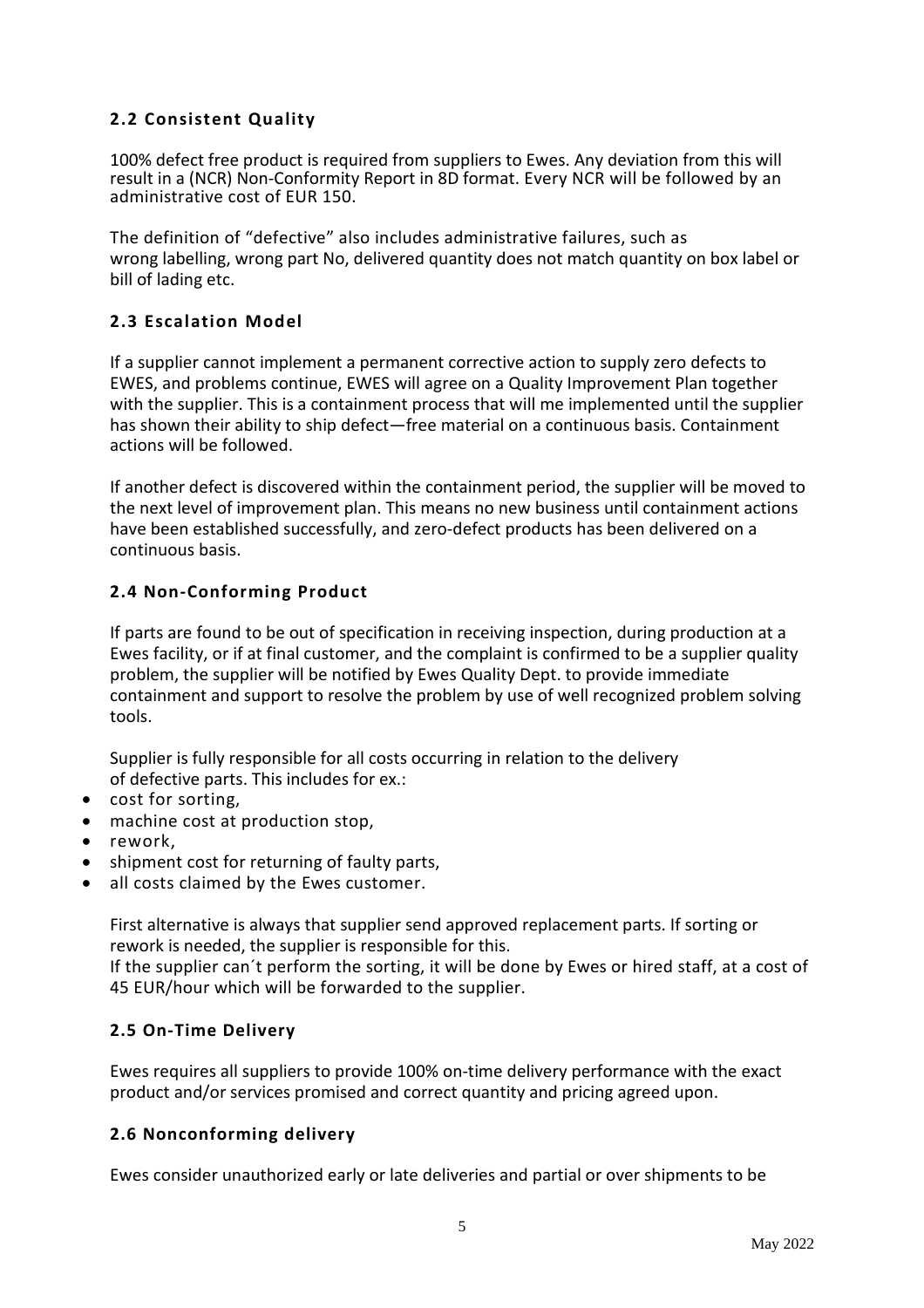unacceptable. The quantity shipped per order or release cannot vary from specified quantity without the prior written consent of the Supply department of the receiving plant. If a production line is shut down due to poor quality, late delivery, or incorrect quantity on any shipment, the supplier will be responsible for any costs incurred including expediting shipments or charges from Ewes customers.

All premium freights caused by late delivery from supplier will be the responsibility of the Supplier.

# **2.7 Rights of Verification of Products/Services**

Ewes reserves the right to verify the products/services on the supplier's premises by Ewes representatives and our customer and/or their representative. This verification also applies to the supplier's sub tier supply base.

## **3. Supplier Performance and Rating**

## **3.1 Supplier Performance**

Ewes Suppliers are monthly measured on quality and delivery performance.

- Quality performance; Number of complaint reports and Severity rate.
- Delivery performance, OTD (On Time Delivery); delivery date precision and quantity.

Suppliers with low performance are expected to present a corrective action plan containing recommended improvements and responsibilities together with implementation dates. Ewes purchasing/quality department will review the submitted action plans and monitor the improvements.

# **3.2 Supplier rating**

The Supplier Rating is performed yearly by Ewes for the Focus suppliers. Supplier Rating is a system based on a combination of the supplier quality and delivery performance the last 12 months but it also includes the following values:

- Achieved certificates according to ISO 9001, IATF 16949 and ISO 14001. Agreement of and adopting the Ewes Supplier Quality Manual
- Actively working with improvements and development of the common business
- Support and proactiveness

#### **4. Quality Process Requirements**

For Ewes to achieve a smooth implementation of new projects as well as develop and maintain ongoing business, Ewes expects the Supplier to be familiar with the well-recognized tools for quality planning, quality approval, continuous improvement and SPC tools according to the Automotive Industry Action Group (AIAG) or similar.

# **4.1 Advanced Product Quality Planning (APQP)**

Prior to production of any product, the supplier should utilize quality planning techniques to ensure successful launches of these products. Ewes recommends the use of the Advanced Product Quality Planning (APQP) reference manual published by AIAG as a guide to proper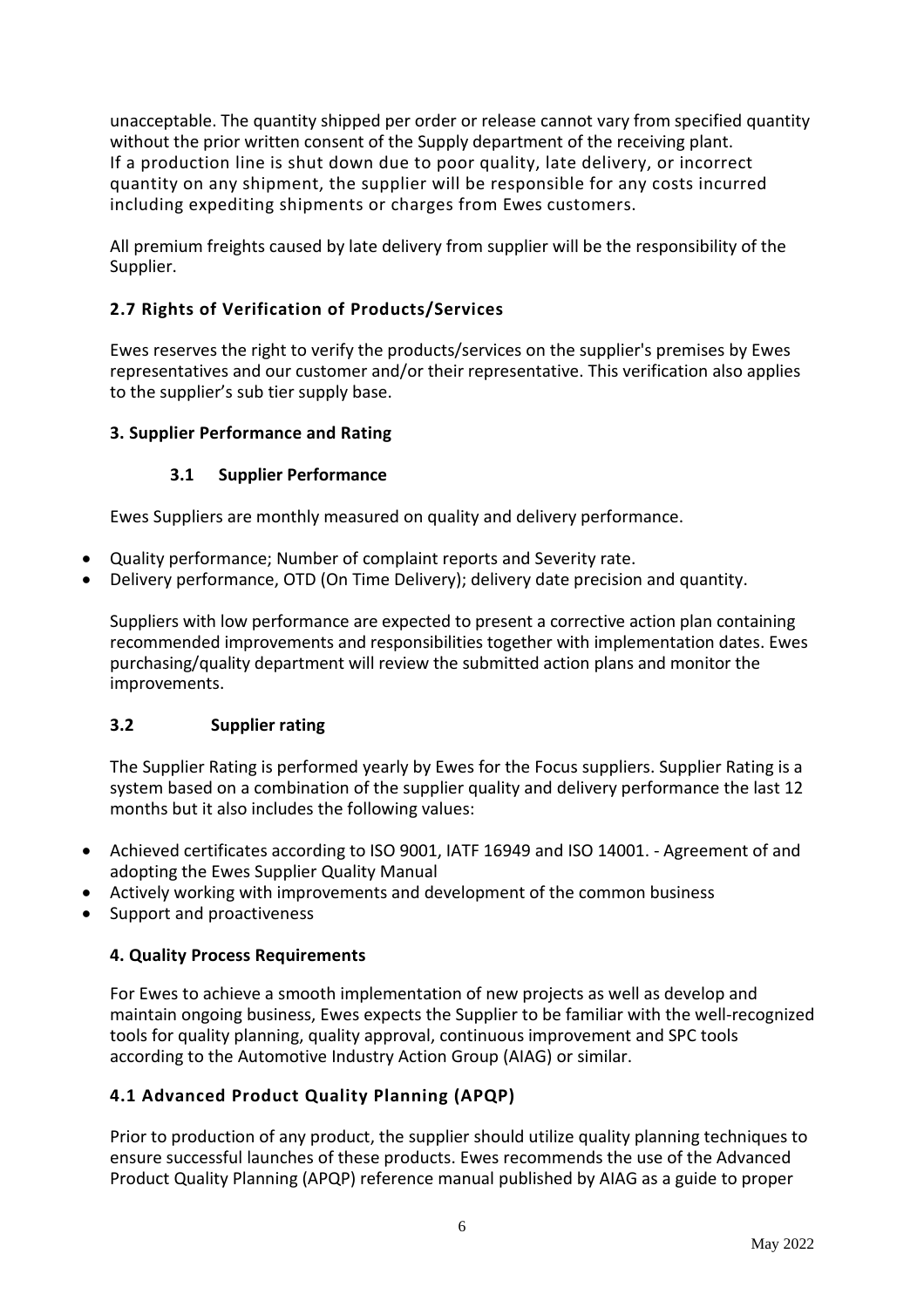use and documentation.

At involvement in development projects for new products with Ewes, the supplier is requested to accept and sign the Non-Disclosure Agreement

# **4.2 Production Part Approval Process (PPAP)**

Ewes requires all their suppliers to maintain a Production Part Approval Process (PPAP) system to ensure parts submitted to Ewes meet all requirements. This system should utilize the AIAG standard documentation found in the PPAP reference manual.

The supplier shall always establish and maintain a complete updated PPAP retained at its site. The supplier shall use PPAP level 3 as the default for all submissions unless otherwise specified in the PPAP checklist prepared by Ewes SQ. Full approval of this process must take place according to the established PPAP date. (Ref: PPAP manual Section 1 table 1.3.2)

# **4.3 Traceability**

In case of any deviations or field actions it's very important to have good traceability on supplied parts to enable a delineation.

Ewes have a minimum requirement for traceability on supplied parts as described:

- Steel: All material traced down to material certificate, Charge no on coil.
- Springs, Machined parts, Pressed parts: Delivery id tracked down to production batch => material certificate and any post treatment, Delivery id. on label.
- Assembled parts: Delivery id tracked down to production batch (including traceability on ingoing components), Delivery id. on label.

# **4.4 Supplier Request for interim approval**

If the supplier, by any reason, cannot fulfill Ewes required specifications for any product supplied to Ewes, the supplier has to apply for an interim approval. No shipment is allowed for not approved production material or non-conformances before the interim request is approved by Ewes. The interim should not be used as Request for Engineering Change or as any sort of implication for a quotation.

#### **4.5 Supplier Request for Product- or Process change.**

Ewes is encouraging the supplier to take initiatives and supports good ideas which could be beneficial for all parties.

However, the rules within the automotive industry are very strict. Any changes in process or product from original PPAP have to be approved before implementation. The request for product or process change should to be submitted to Ewes together with a change implementation plan.

The Change request process refers to any change to the already approved PPAP package. Potential reasons for filling in the change request form:

- Change in the process
	- Layout
	- ❖ New location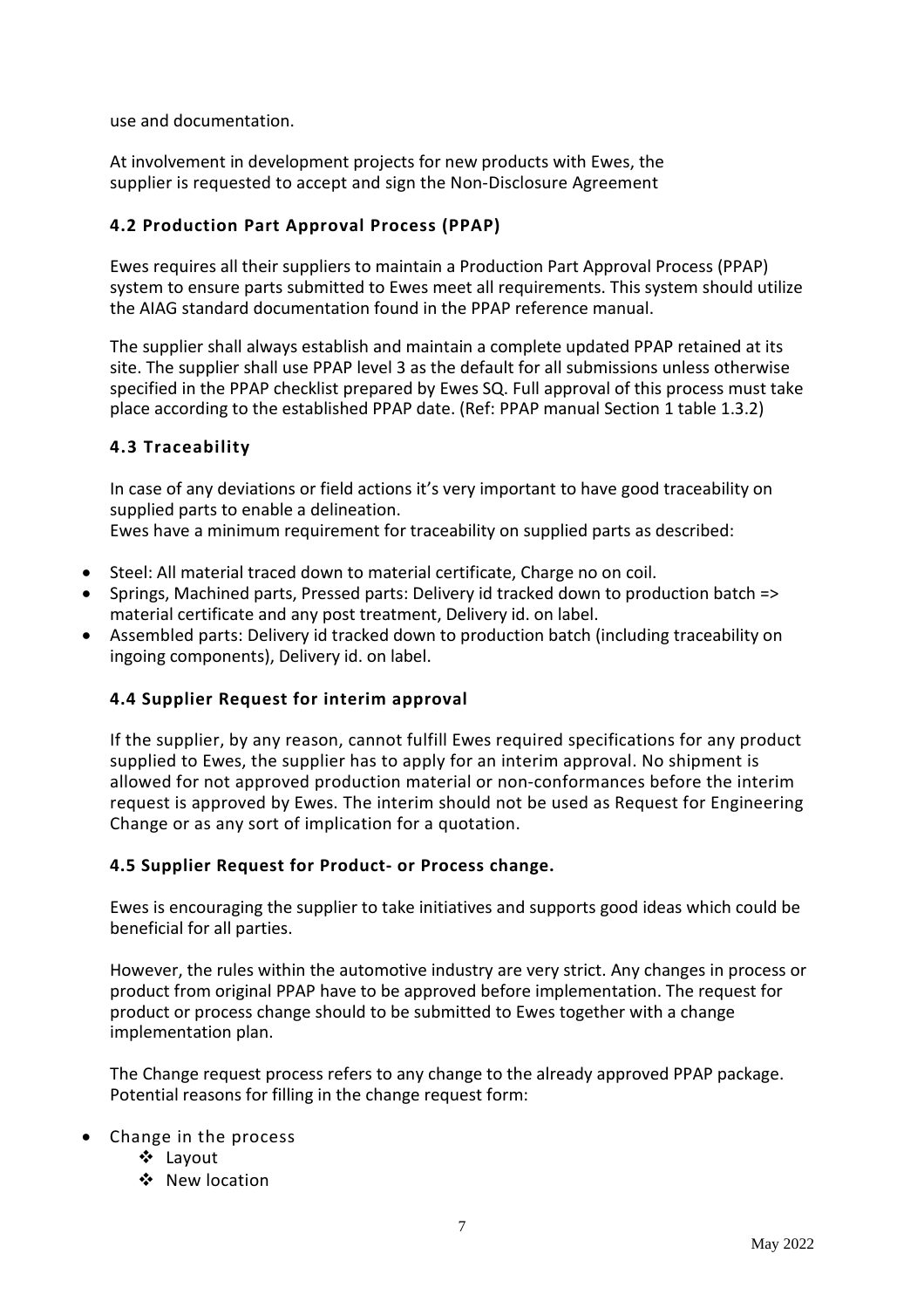- New machine /tool
	- Rework of tool (other than normal maintenance)
	- ❖ Change in the Supply chain
- New sub supplier
- New materialsource
- Change of product design
	- Dimensions
	- Material

The supplier should always contact Ewes Purchase or Quality if there are uncertainties on whether approval is required.

# **4.6 Continuous Improvements and Statistical Process Control**

Suppliers are expected to work with continuous improvements as part of the supplier production and quality system.

To verify, understand and improve the stability of any production process, Ewes recommends the use of the Statistical Process Control (SPC) reference manual published by AIAG among others.

# **5. Code of conduct**

As a supplier to EWES, supplier must comply with applicable laws and regulations, and the requirements set out in this Code of Conduct. In case local law is stricter than the Code, local law shall prevail.

# **5.1 Reporting of violations**

If you become aware of unethical or illegal conduct, you are expected to report your concerns to company management. When reporting suspected violations, employees may choose to identify themselves, or to remain anonymous. There must be no retaliation against any employee making a report in good faith.

The supplier shall follow the laws and regulations in each country where it operates. The Code sets forth the minimum level of approved behavior.

# **5.2 Dealing with confidential information**

Employees often have access to information about Ewes, and sometimes also to information owned by third parties, that is not generally available to the public.

Such confidential information must not be passed on to anyone outside the agreement between EWES and the supplier.

# **5.3 Respect for the individual**

Supplier shall provide equal employment opportunities to all individuals without regard to gender, race, religion, age, disability, sexual orientation, nationality, social or ethnic origin, citizenship, union affiliation, political opinions or any other characteristics protected by applicable law.

Physical, psychological, sexual or verbal harassment against any colleague or business partner will never be tolerated.

# **5.4 Fair working conditions and wages**